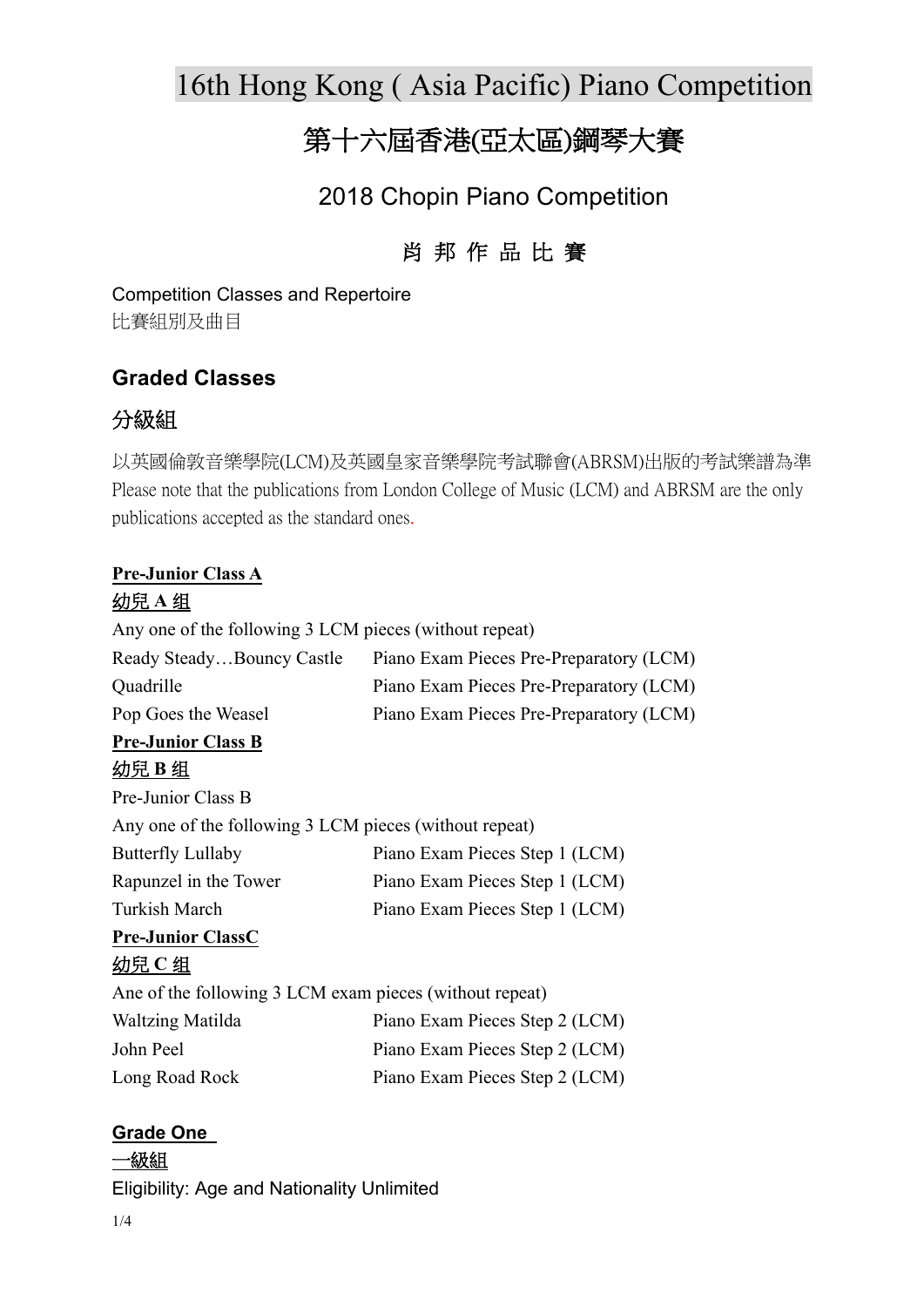Preliminary and Final Pieces: One Pieces, Any one of the following 6 exam pieces (without repeat) 參賽資格:不限國籍 年齡不限 初賽及決賽曲目:一首,以下六首考試樂曲任選一首(無需重覆) **Mozart** Minuet in G Piano Exam Pieces Grade 1 (LCM) **Diabelli** Allegretto Piano Exam Pieces Grade 1 (LCM) Attwood Andante Piano Exam Pieces Grade 1 (LCM) **J.C.Bach** Aria in F.BWV Anh.II 131 Piano Exam Pieces Grade 1 (ABRSM) **Anon** Canaries,arr.Watts Piano Exam Pieces Grade 1 (ABRSM) **Verdi** La donna e mobile (from Rigoletto),arr.Litten Piano Exam Pieces Grade 1 (ABRSM)

#### **Grade Two**

#### 二級組

Eligibility: Age and Nationality Unlimited Preliminary and Final Pieces: One Pieces, Any one of the following 6 exam pieces (without repeat) 參賽資格:不限國籍 年齡不限 初賽及決賽曲目:一首,以下六首考試樂曲任選一首(無需重覆) **Kabalevsky** A Little Song Piano Exam Pieces Grade 2 (LCM) **Chamberlain** Watermark Piano Exam Pieces Grade 2 (LCM) **Grechaninov** Farewell Piano Anthology Grade 2 (LCM) **Reinecke** song second movment from Serenade, Op.183 No.1 Piano Exam Pieces Grade 2 (ABRSM) **Smetana** Waltz in G No.2 from Pollad melodii, Vol.2 Piano Exam Pieces Grade 2 (ABRSM) **S.Wilson** The Stowaway No.7 from Ship Ahoy Piano Exam Pieces Grade 2 (ABRSM)

#### **Grade Three**

#### 三級組

Eligibility: Age and Nationality Unlimited

Preliminary and Final Pieces: One Pieces, Any one of the following 6 exam pieces (without repeat)

參賽資格:不限國籍 年齡不限

初賽及決賽曲目:一首,以下六首考試樂曲任選一首(無需重覆)

| <b>Kabalevsky Clowns</b>                                      |                                   | Piano Exam Pieces Grade 3 (LCM and ABRSM) |
|---------------------------------------------------------------|-----------------------------------|-------------------------------------------|
| <b>Milne Grouch</b>                                           | Piano Exam Pieces Grade 3 (LCM)   |                                           |
| Hengeveld Cha-cha-cha                                         | Piano Anthology Grade 3 (LCM)     |                                           |
| Seiber Jazz-Etudiette                                         | Piano Anthology Grade 3 (LCM)     |                                           |
| <b>Rakov Der</b> Tag ist vergangen no.24 from Aus Jugendtagen |                                   | Piano Exam Pieces Grade 3                 |
| (ABRSM)                                                       |                                   |                                           |
| <b>Scott-Burt Attitude!</b>                                   | Piano Exam Pieces Grade 3 (ABRSM) |                                           |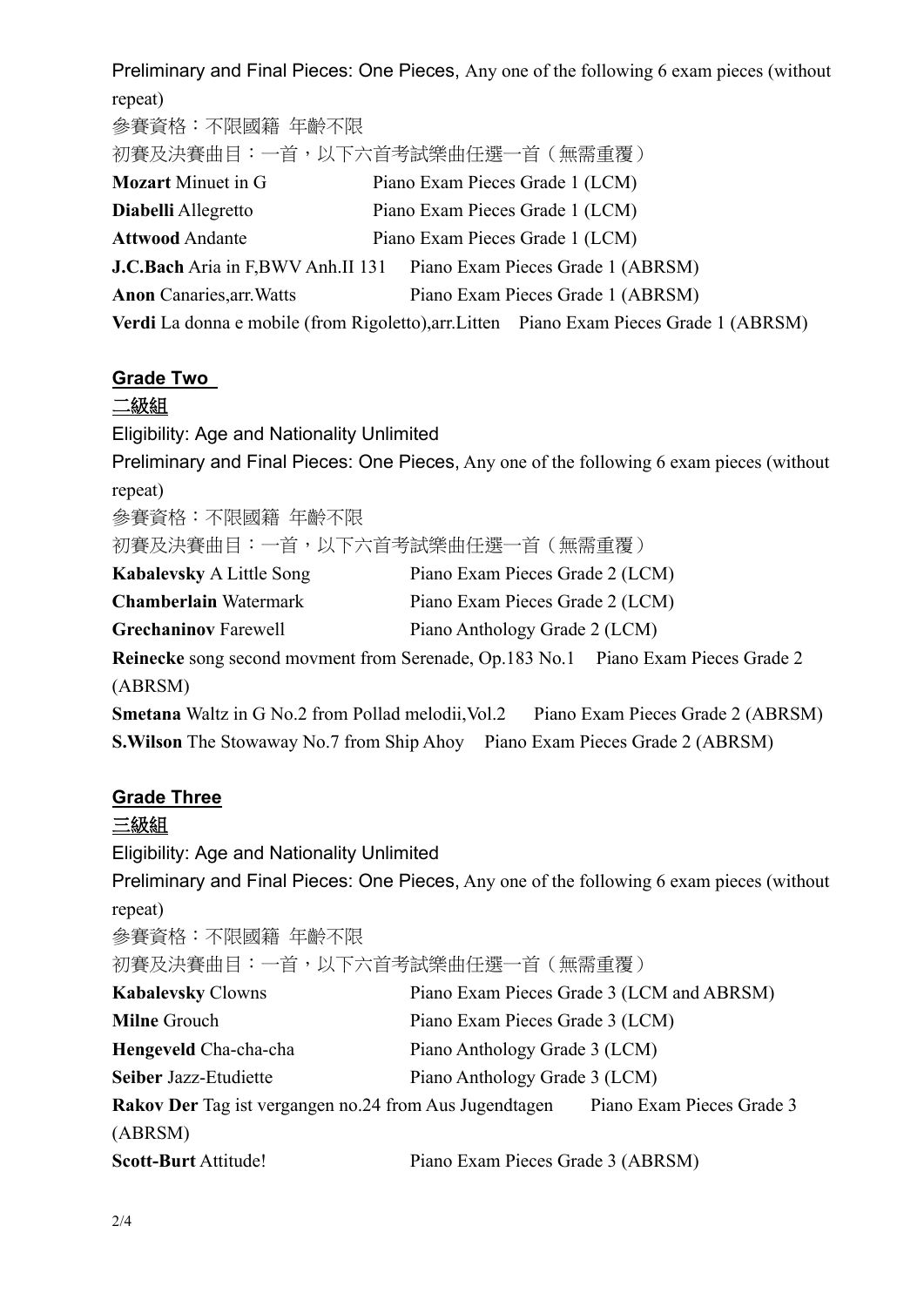# **Grade Four**

四級組

Eligibility: Age and Nationality Unlimited

Preliminary and Final Pieces: One Pieces, Any one of the following 6 exam pieces (without repeat)

參賽資格:不限國籍 年齡不限 初賽及決賽曲目:一首,以下六首考試樂曲任選一首(無需重覆) **Filtz** An Ancient Tale Piano Exam Pieces Grade 4 (LCM) **Burgmuller Bararolle** Piano Anthology Grade 4 (LCM) **Delibes(arr.Turner)** Pizzicato Polka Piano Anthology Grade 4 (LCM) **Hofmann** Scherzo no.7 from Skizzen Op.77 Piano Exam Pieces Grade 4 (ABRSM) **Schumann** Frohlicher Landmann,von der Arbeit zurukkehrend No.10 from Album fur die Jugend,Op.68 Piano Exam Pieces Grade 4 (ABRSM) **Zilinskis** Waltz in A Piano Exam Pieces Grade 4 (ABRSM)

# **Grade Five**

### 五級組

Eligibility: Age and Nationality Unlimited

Preliminary and Final Pieces: One Pieces, Any one of the following 6 exam pieces (without repeat)

參賽資格:不限國籍 年齡不限

初賽及決賽曲目:一首,以下六首考試樂曲任選一首(無需重覆)

| Gade The Boys' Round Dance                                | Piano Exam Pieces Grade 5 (LCM)   |  |
|-----------------------------------------------------------|-----------------------------------|--|
| <b>Auerbach What a Story!</b>                             | Piano Exam Pieces Grade 5 (LCM)   |  |
| <b>Kabalevsky Dance</b>                                   | Piano Anthology Grade 5 (LCM)     |  |
| <b>Chopin</b> Sostenuto in E flat, KKIVb No.10            | Piano Exam Pieces Grade 5 (ABRSM) |  |
| Maykapar Tarantella no.6 from Miniatures, Op.33           | Piano Exam Pieces Grade 5 (ABRSM) |  |
| <b>Williams</b> Slow Air No.4 from The Charterhouse Suite | Piano Exam Pieces Grade 5 (ABRSM) |  |

## **Grade Six**

## 六級組

Eligibility: Age and Nationality Unlimited Preliminary and Final Pieces: One Pieces, Any one of the following 6 exam pieces (without repeat) 參賽資格:不限國籍 年齡不限 初賽及決賽曲目:一首,以下六首考試樂曲任選一首(無需重覆) **Albeniz** Tango Piano Exam Pieces Grade 6 (LCM) **Brahms** Waltz in A flat Piano Exam Pieces Grade 6 (LCM) **Kabalevsky** Variations XI,XII and Coda Piano Anthology Grade 6 (LCM) Gade Scherzo No.2 from Akvareller, Op.19 Piano Exam Pieces Grade 6 (ABRSM)